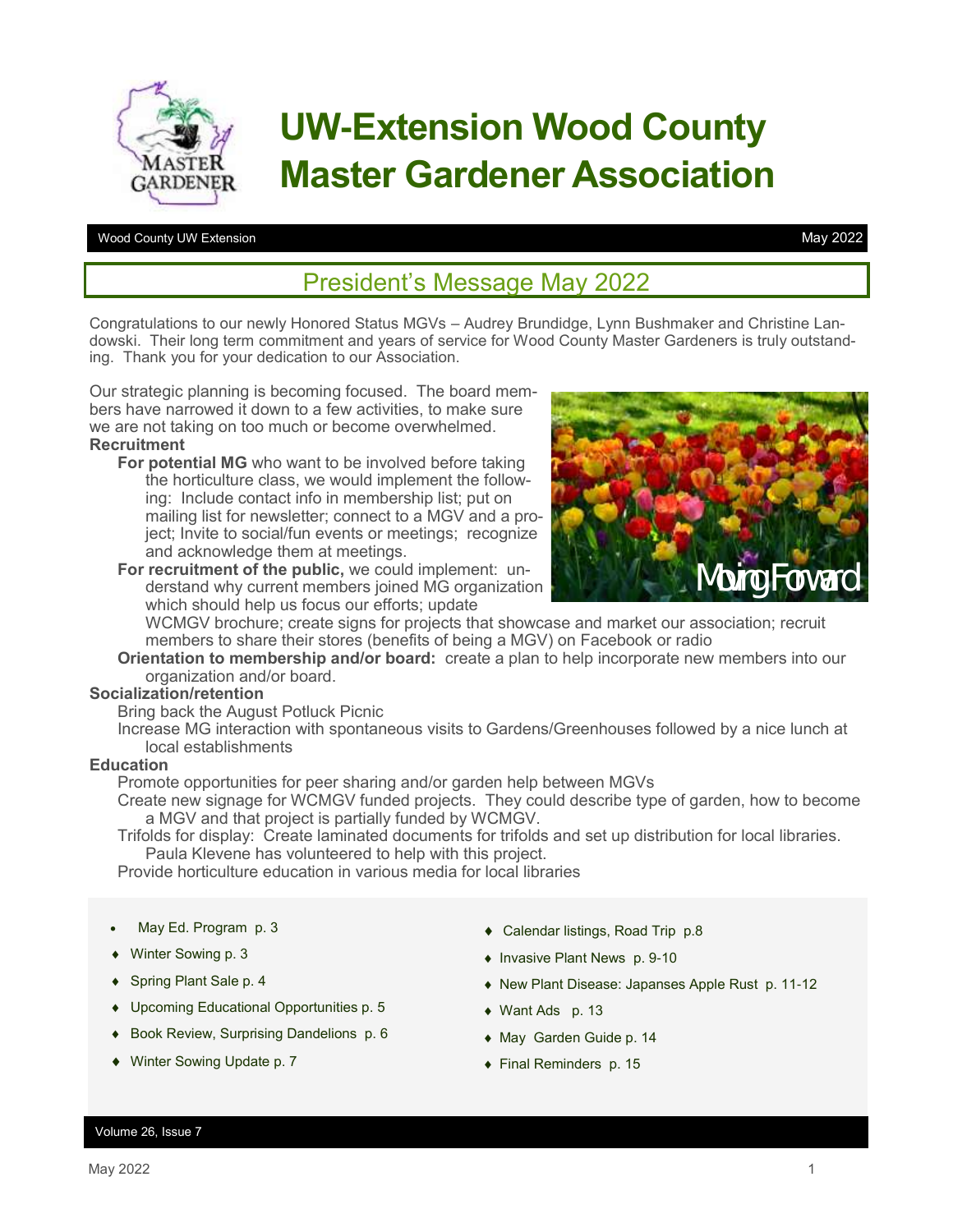More and more organizations have been entered into the Online Reporting System (ORS). As of 4/22/2022, the following organizations are available:

#### **Wisconsin Rapids**

Bethany Luthern Church City of WI Rapids Lowell Center First Congregational Church – Community Gardens South Wood County Historical Corp. Wood County Master Gardener Association

#### **Marshfield**

Central WI State Fair Wildwood Zoo Everett Roehl Marshfield Public Library **Other areas:** 

City of Nekoosa – Nekossa Lester Public Library of Rome – Nekossa Woodland Lutheran Church - Nekossa Village of Rudolph – Rudolph Wood County – Edgewater – Port Edwards

The following describes the 4 types of Volunteer activities as delineated by the State. When entering hours under ORS, they ask that you divide your preparation time from the actual service/work time. Both prep time and work time count towards the 24 hour requirement.

| Gardening: Hours divided between prep and service                                                                                                                  | Educating Others: Hours divided between prep time and                                                                                                                                                      |
|--------------------------------------------------------------------------------------------------------------------------------------------------------------------|------------------------------------------------------------------------------------------------------------------------------------------------------------------------------------------------------------|
| hours.                                                                                                                                                             | delivery of the education.                                                                                                                                                                                 |
| <b>Invasive Species</b><br><b>Native Gardens</b><br><b>Pollinator Gardens</b><br>Display/Beautification/Research Gardens<br><b>Community/Food Donation Gardens</b> | Information Booth/Table<br>Answering garden questions<br>Teaching a Program<br><b>Education Support (All prep)</b><br>Social Media/Website Content (All prep)<br>Creating Educational Materials (All prep) |
| <b>Citizen Science</b>                                                                                                                                             | Administration - Hours divided between prep and meet-                                                                                                                                                      |
| Invasive Species Monitoring - WI First Detector<br>Network (WIFDN) (not aquatics)<br>Pollinator Monitoring thru WiBEE<br>Phenology (plant and insect only)         | ing time.<br><b>Boards and Committees</b><br>Fundraising                                                                                                                                                   |

*Out of Bounds*

*Travel time Cannot accept payment for services or perform activity on private property Attendance at member meetings (business meetings) unless attending in a leadership role*

These state changes have been difficult and yet there are more opportunities for us to obtain our volunteer service hours. However, we must remember to take on only things that we can accomplish. The board is very interested in how to help all current MGV and to retain them for years to come. The board has started a phone tree and you will be contacted regularly by the board members either by phone, email or text (your preferred communication method) to find out how you are doing and what suggestions/ideas you might have to improve our association. This is a time to get to know your board members and for board members to get to know our members. We want to stay connected, especially after the last 2 years of isolation due to COVID. Because we all love gardening and all have different expertise, we can learn and grow from each other. Take the time to share with each other. We will be able to make our communities better, by making our association stronger.

Lastly, an update on my move to Missouri. Our home in Arpin has sold and we will be leaving this area in June. I will certainly miss being part of Wood County Master Gardeners. My hope and prayers is that all members will continue to focus on building a strong association for years to come.

Blessings to all! Sue Wilford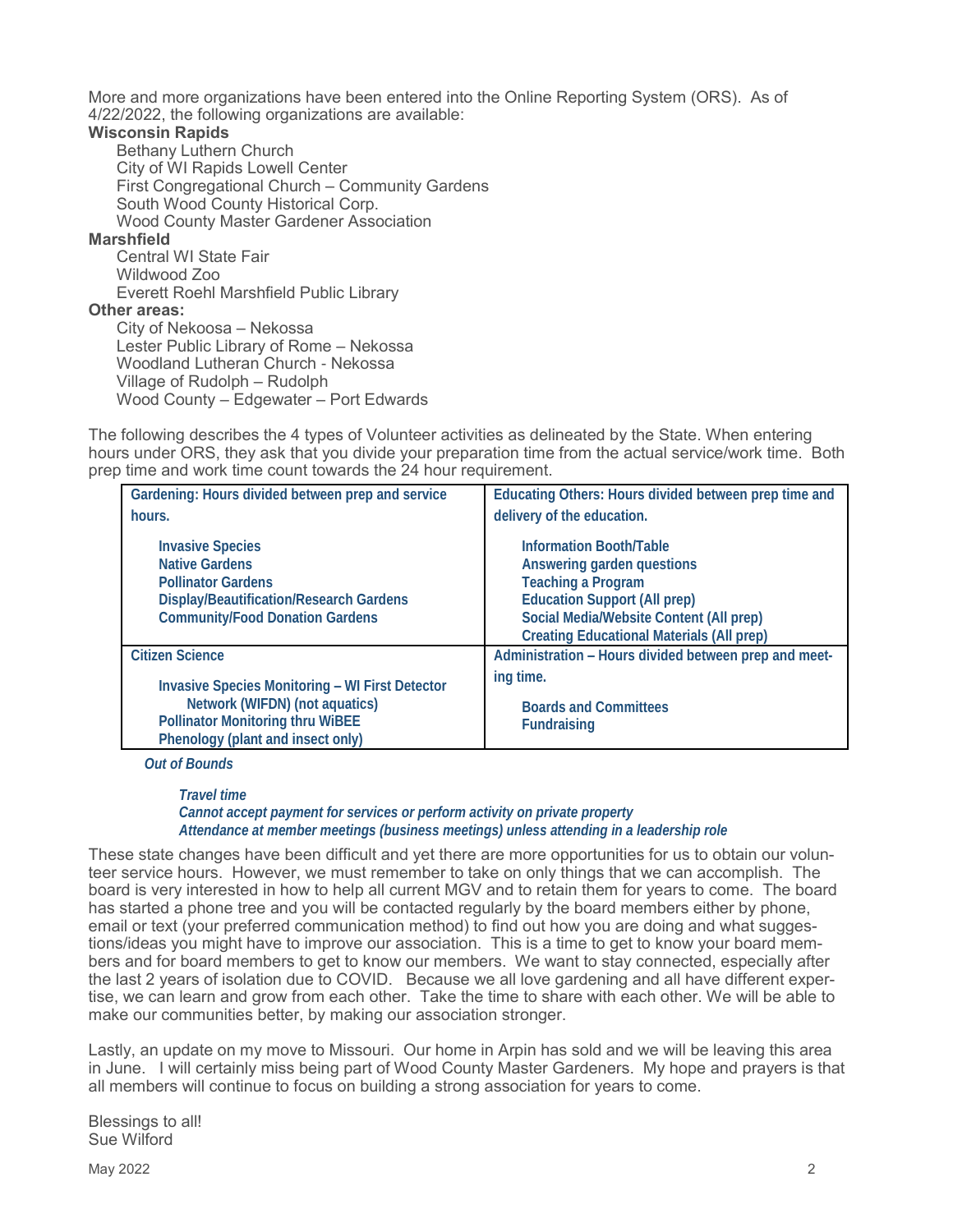## May Educational Program

### **Jumping Worms With Brad Herrick UW Arboretum Research Program Manager/Ecologist** Zoom Program at McMillan Library 490 East Grand Avenue, Wisconsin Rapids 6 to 8 PM, Tuesday, May 24, 2022 Both the meeting and program will be available via Zoom

Brad Herrick is the "go to guy" at the UW Arboretum for information on **jumping worms**. These critters have changed gardening routines and habits over a good share of the state. They also forced changes in traditional WCMGV plant sales. Join us for the "low down" on their history, how they came to Wisconsin, how to manage our gardens and how to slow or prevent their infestation in our garden spaces.

**Meeting Space:** Our meeting will be held on the 2<sup>nd</sup> floor in the McCourt Conference Room. Take the stairs or elevator up and ask for directions at the  $2<sup>nd</sup>$  floor desk. This space was comfortable for us at the April meeting with the addition of a few extra chairs. It was easy to hear everyone, we could talk to each other face to face and it seemed to work very well for those people who attended via Zoom.

**Directions for Marshfield MGVs:** Highway 73 takes you directly into Wisconsin Rapids. It becomes West Grand Avenue when you cross the city limits. Drive toward the downtown area. Cross a set of railroad tracks and  $4<sup>th</sup>$  Avenue North. (traffic lights) Move into the right hand lane. Take Grand Avenue to the right and travel around City Hall. Follow Grand Avenue through the downtown area. Turn right onto Garfield Street. The library and its parking lot will be on your immediate left. The main entrance to the library is off the parking lot.

**June 28:** Maria Edelstein will share her world of orchids with us. Marshfield site TBD. If the weather and other circumstances sound favorable, it will probably be outdoors.

**July 26:** Native plantings and an extended vegetable garden will be featured at Donna Streiff's home in Marshfield

**August 16:** Potluck picnic at Wildwood Park and Zoo in Marshfield. Area experts will share gardening successes and fizzles. **Note:** The August meeting is 1 week earlier to avoid conflict with the Central Wisconsin State Fair.

### **Planting Help for Edgewater Sensory Garden:**

I am asking for volunteers to help plant annuals the week of Memorial Day. I can't name a definite day yet, since we don't know what the weather will decide to do. If you think you might be available, please let me know and I will be in touch.

There may also be some cleanup and Mulching around the new plants.

Judy Miller 715-572-4798 or [mflowers4q@gmail.com](mailto:mflowers4q@gmail.com)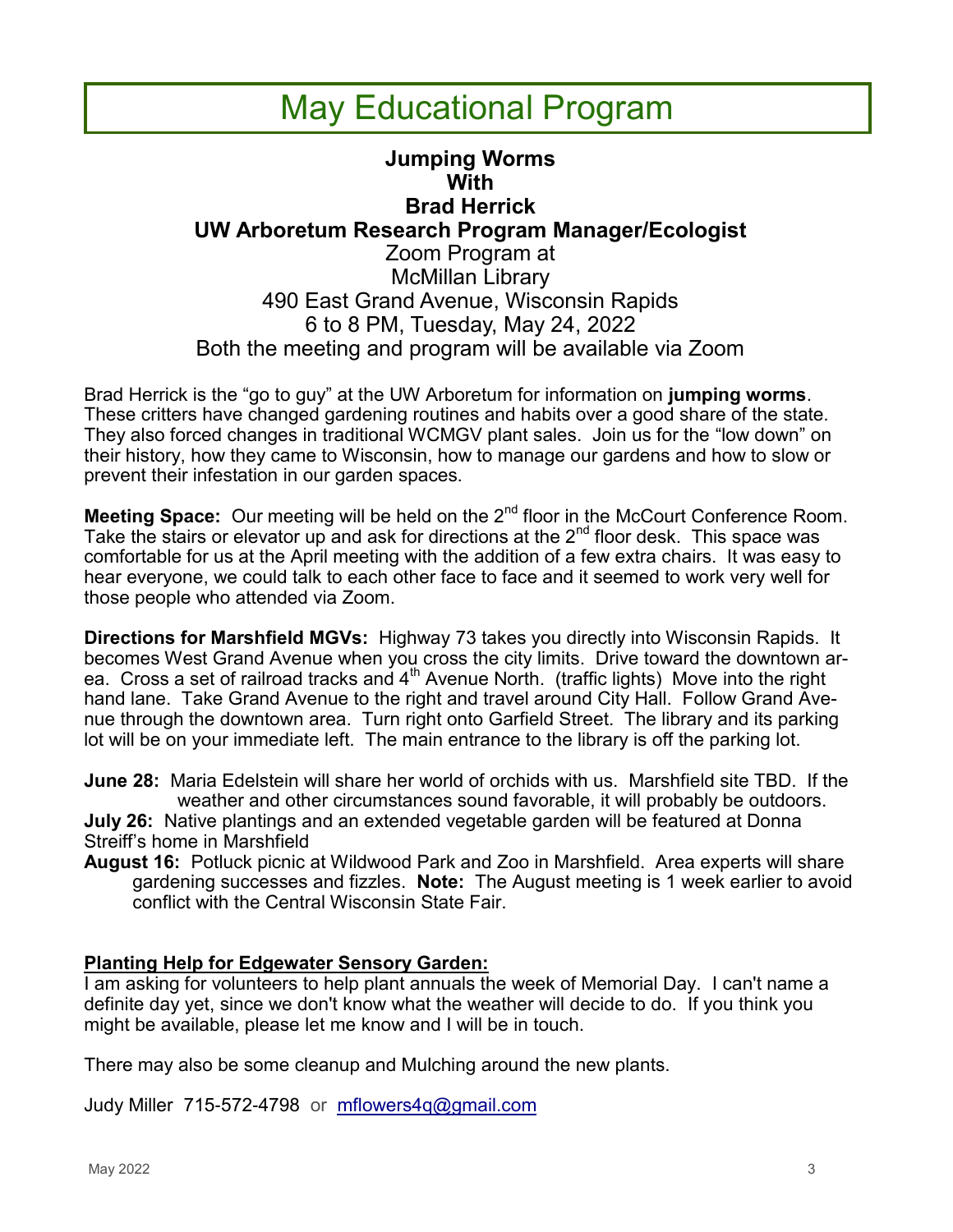## **Plant Sale Information**

### **Spring Plant Sale May 21st**

### **Wisconsin Rapids area**

A simple plant sale will be organized for May  $21<sup>st</sup>$  during the Port Edwards Garage Sale Day. MG member Cathy Schutz has graciously offered her driveway to be the location of the sale. We have a small planning group and will meet during February to get organized. But here's what we have in mind so you can plan to participate as you are able.

- We encourage MG and friends of MG to plant seeds to have marketable annual flowers and vegetables for the sale.
- We can accept divided and replanted houseplants in sterilized potting mix.
- We can accept tender bulbs, washed, and then planted in sterilized potting mix. Starting them in late April or early May will give customers a visual of the type of plant grown.
- Donate garden accessories in clean and good condition.
- If you have a stash of viable seed in their original packages, we will sell the packages. If you have harvested milkweed seed, this would be a good item too.

We do not propose to purchase any inventory from the wholesalers we have used in the past. We will not be offering divided perennials from our gardens because of the jumping worm infestation.

And finally, we would like to staff the "Ask a Master Gardener" booth for the day.

Stay tuned for more information as the winter progresses to Spring.

Submitted by Micky Erickson and Bea Kohl

## **Bea Kohl will send cards to MGV who are sick or have family health issues. If you know of anyone in that situation, pass their name along to Bea Kohl at [kohlb@charter.net.](mailto:kohlb@charter.net)**

## **Recognition Awards Announced at the April Meeting**

Congratulations to our newly Honored Status MGVs – **Audrey Brundidge, Lynn Bushmaker and Christine Landowski.** Their long term commitment and years of service for Wood County Master Gardeners is truly outstanding. Thank you for your dedication to our Association.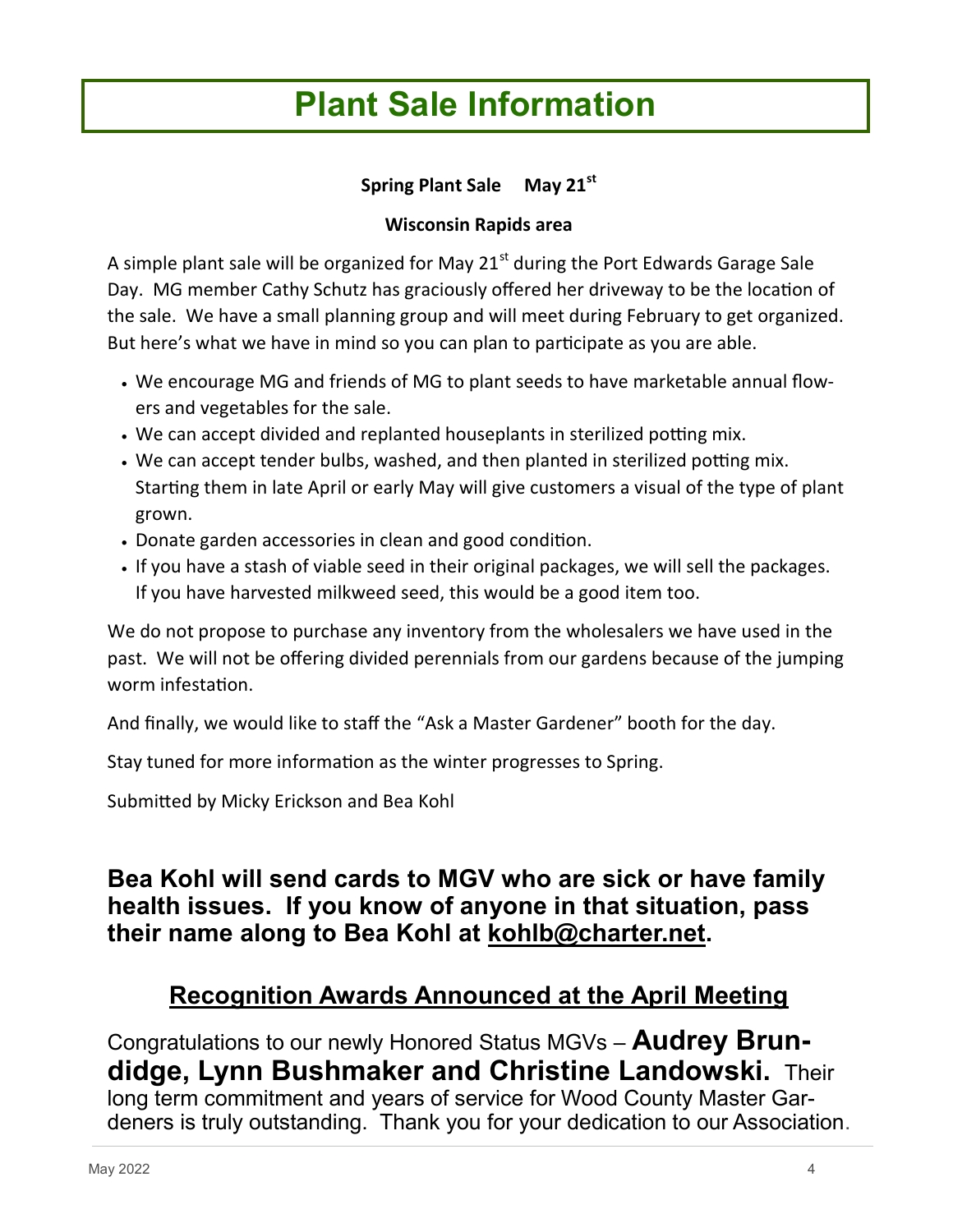## **Educational Opportunities**

**Looking for educational programs to fulfill your CE hours? Just want to increase your knowledge? Learn something interesting? Here are some webinars you can take!**

### UW-Extension Programs

Join us for our FREE webinar series! These engaging mini-webinars are 30 minutes followed by Q&A. Mini-webinars are free, but registration is required. Webinars will be recorded for later viewing.

Best Practices for Watering Yards and Gardens May 10

Strategies for Identifying and Managing Insect Pests May 18

Strategies for Identifying and Managing Plant Diseases May 31

For more details on the classes and to register go to: [Webinars for WI Gardeners –](https://hort.extension.wisc.edu/mini-webinars-for-gardeners/) Wisconsin [Horticulture](https://hort.extension.wisc.edu/mini-webinars-for-gardeners/) Also view the three videos form Series 1 Check the Horticulture website for more classes as they are added each month.

Wood County Extension Website— Sign up here Upcoming Programs – [Wood County \(wisc.edu\)](https://wood.extension.wisc.edu/horticulture/upcoming-programs/)

Gardening seminar series via Zoom for gardening beginners 10am and 6pm options

May 4 Small garden, big harvest! Small space gardening

May 18 Intro to Pest Management

June 1 Bugg Off! Insect Management

**Marshfield Library Garden Guru Series** 3rd Mon. of the month at 6pm No cost

[Webinar Registration -](https://us06web.zoom.us/webinar/register/WN_rZ20YLdEREuGPUYv16puxg) Zoom

May 16 Lawn Care

See Marshfield Library website for June programming for Pollinator Month

### **Melinda Myers Webinars**

May 4, Food Gardening in Containers May 12, How to Plant a Rain Garden June 1 Creating a Pollinator Paradise

June 15 Supporting Native Bees

June 22 Maintaining Your Landscape with Pollinators in Mind

To register or to view past recordings go to: [Upcoming appearances :: Melinda Myers](https://www.melindamyers.com/about-melinda/upcoming-appearances)

**June is National Pollinator Month** Many programs will be coming thru libraries and educational organizations to celebrate pollinators. Keep your eyes and ears open for specific programming

**Plants Plus** series is on the Canvas website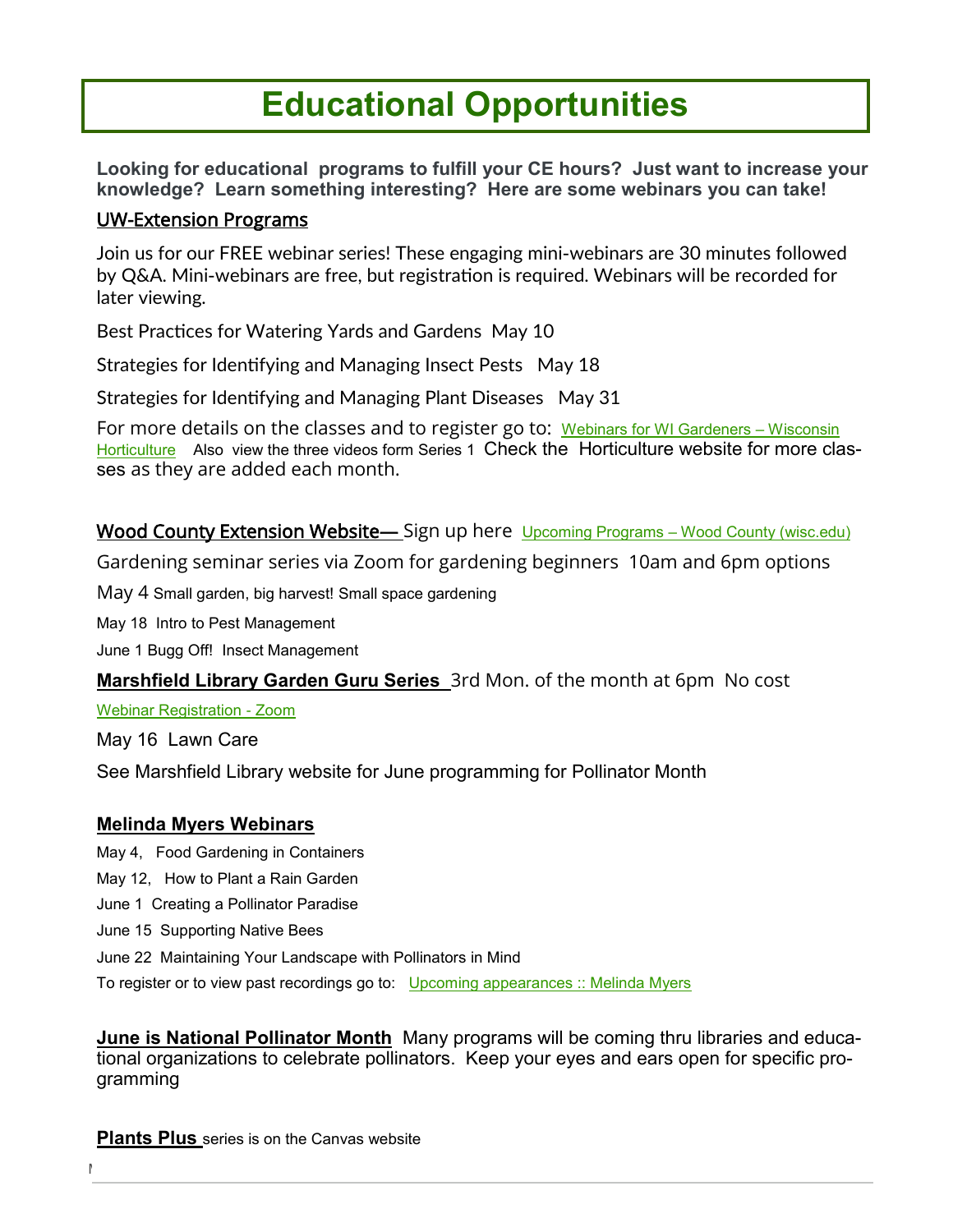## **Book Review**

### **Plant Partners** by Jessica Walliser Storey Publishing @2020

We have all heard of companion planting but up until recently, nothing has been researched to see if the companions recommended are really beneficial, and how they benefit each other. Jessica Walliser has reviewed the research and summarized it in this recent book. To quote the author, "Modern companion planting isn't about what plant 'loves' growing next to what other plant. It's about using plant partnerships to improve the overall ecosystem of the garden and create a well-balanced environment in which all organisms thrive, from the tiniest soil microbe to the tallest corn plant. It's about pairing plants such that one plant provides a benefit to the other in terms of an ecosystem service….It's all a big web of connections out there in the garden, and it's time we started paying attention to those connections and how they can make us better gardeners."

The first chapter looks at how things like fungal associations, resource competition, chemical messaging, plant diversity, and nutrient absorption affect how well one plant grows alongside another. Each succeeding chapter looks at a common gardening problem and how using plant associations can help overcome it.

Soil preparation and conditioning is the foundation to successful growth and using cover crops and "living rototillers" can make that happen in an environmentally friendly way. Weed management through living mulches and allelopathy can combat weeds without herbicides. Providing plant partners that give support and structure to those weaker spined varieties saves much trellising. Pest management can be achieved without pesticides by using plant partners to lure, trap, trick and deter pest insects. Plant disease management can be enhanced through plant partnerships and interplanting. Natural biological control of insects can be achieved by plant partners that support pest-eating beneficial insects. Lastly, providing pollen rich plants in the garden draws pollinators needed for specific pollination needs.

The author lists all the research she based her recommendations on in the bibliography, along with a glossary for the terms she uses in the book, and a list of seed companies that carry the seeds for plants she recommends for partnering.

I found this book to be an enjoyable and relatively easy read considering the complexity of the subject. The text is illustrated with numerous beautiful photographs that add to the reading enjoyment. This book is available at the Marshfield Public Library—-Donna Streiff

### **Here are some interesting facts about the dandelion flower:**

The dandelion is the only flower that represents the 3 celestial bodies of the sun, moon and stars.

The yellow flower resembles the sun, the puff ball resembles the moon and the dispersing seeds resemble the stars.

The dandelion flower opens to greet the morning and closes in the evening to go to sleep. Every part of the dandelion is useful: root, leaves, flower. It can be used for food, medicine and dye for coloring.

Up until the 1800s people would pull grass out of their lawns to make room for dandelions and other useful "weeds" like chickweed, malva, and chamomile.

The name dandelion is taken from the French word "dent de lion" meaning lion's tooth, referring to the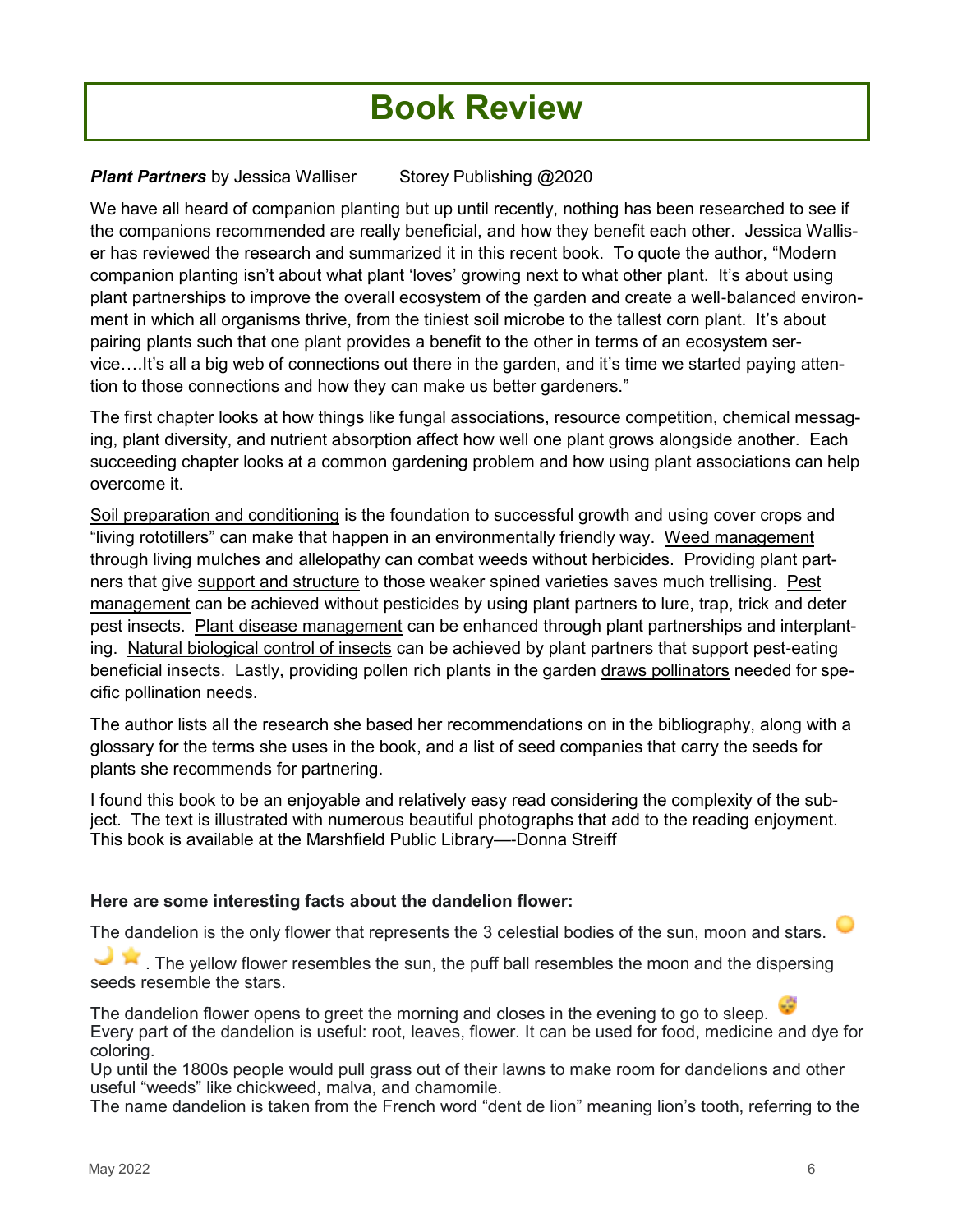coarsely-toothed leaves.

Dandelions have one of the longest flowering seasons of any plant.

Dandelion seeds are often transported away by a gust of wind and they travel like tiny parachutes. Seeds are often carried as many as 5 miles from their origin!

Animals such as birds, insects and butterflies consume nectar or seed of dandelion.

. Dandelion flowers do not need to be pollinated to form seed.

Dandelion can be used in the production of wine and root beer. Root of dandelion can be used as a

substitute for coffee.

Dandelions have sunk their roots deep into history. They were well known to ancient Egyptians, Greeks and Romans, and have been used in Chinese traditional medicine for over a thousand years. Dandelion is used in folk medicine to treat infections and liver disorders. Tea made of dandelion act as diuretic.

If you mow dandelions, they'll grow shorter stalks to spite you.

Dandelions are, quite possibly, the most successful plants that exist, masters of survival worldwide.

A not so fun fact: Every year countries spend millions on lawn pesticides to have uniform lawns of nonnative grasses, and we use 30% of the country's water supply to keep them green.

—Submitted by Barb Herried

### Winter Sowing Update

Winter Sowing Time is Over but These Can be Sown in Spring!!

Below is a list of seeds from native plants that I had collected last summer. If you would like to try to grow some of these, let me know by email and I will send them to you. We had many requests for more shade plants last fall so you might want to try starting more of those. The plants listed are for full sun unless noted. F=Full Sun P=Part Sun S=Shade

If you want more info about the plants, such as plant size, bloom time, preferred soil type or preferred soil moisture level go to the Prairie Nursery or Prairie Moon websites. If you want to start more than a few plants for your own garden, you can order packets of seeds for \$3 each (a really good deal) from Prairie Moon. I included a few of those that I ordered last fall in this list. Contact me at: streiffonclay@tds.net Both sites also sell larger size seed mixes for starting native or prairie plantings for all different types of sites.

| Calico Aster (P toS)         | Pink Monarda (native) (F to P)   |
|------------------------------|----------------------------------|
| <b>Purple Prairie Clover</b> | Shrubby St. John's Wort (F to P) |
| <b>Purple Coneflower</b>     | Switchgrass                      |

For those who had winter sowed last winter, start checking your jugs for germination of the seeds. A few of mine are starting to show just the start of some seedlings emerging. The time of germination will depend on the species. Once the weather warms up and the rains stop, keep an eye on the jugs to make sure the plants don't dry out.. Water or mist through the top opening. As the weather really warms up later this spring you will need to start venting the jugs more by removing some of the tape and eventually the whole top. Transplant when two sets of true leaves have emerged and seedlings are big enough to handle.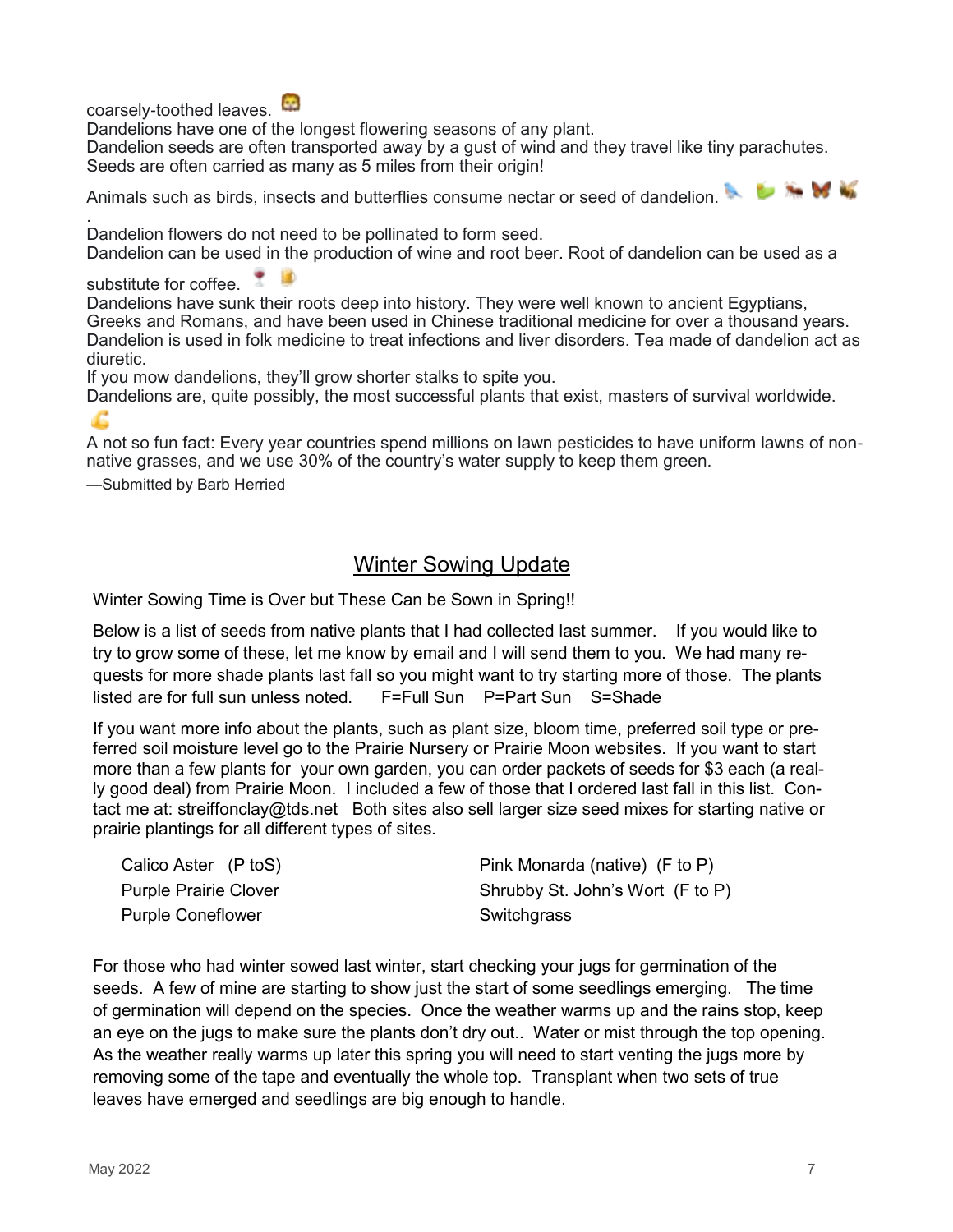## **Calendar Listings**

### **Important Upcoming Dates—Add to your calendars**

- Jan. 4+ Complete 2022 Onboarding Lite on Canvas to remain a member of the of the Master Gardener organization
- May 17 Board Meeting at MARS 1-3pm
- May 12 Clay Pot Painting at Cathy Schutz home Contact Cathy for details
- May 21 Spring Plant Sale Nekoosa at Cathy Schutz home 8am-4pm
- May 24 Membership Meeting at McMillan Library in WR 6-8pm and via Zoom "Jumping Worms" by Brad Herrick
- May 25 Greenhouse/Lunch Outing See article below

May 30 week Edgewood Planting Contact Judy Miller for details



## Greenhouse Visit w/Lunch! Wednesday, May 25

We'll visit **Antiquity Acres** off of County B in Portage County followed by lunch at **13 Chairs** in Amherst.

**Antiquity Acres** Besides a beautiful variety of annuals, perennials, trees, and shrubs, they have a shop of antiques and collectible dishes, glassware, and gifts. Check out their website at [https://](https://antiquityacres.com) [antiquityacres.com](https://antiquityacres.com)

**13 Chairs** is a cute little restaurant in an old storefront in the main street of Amherst. It advertises as Vegan/Vegetarian, but they use eggs and cheese and offer an imaginative menu, made from scratch and locally sourced as much as possible. They also offer espresso (and regular) coffee drinks. Check out their menus at "13



Chairs" on Facebook. PLUS, adjoining the restaurant is a bakery which features home made sweets and breads, as well as locally produced fresh/frozen meats, cheeses, breads, organic foods, handicrafts, & etc. A great local resource! Bring a cooler!

Carpool/caravan leaving from Walmart parking lot (near the Garden Center) at 9am. 1**3 Chairs** only seats….13 people, so i**t would be helpful if you let Chris Grimes know by May 20 if you think you want to join us for lunch.** (Dutch treat..order off the menu) Bring a friend!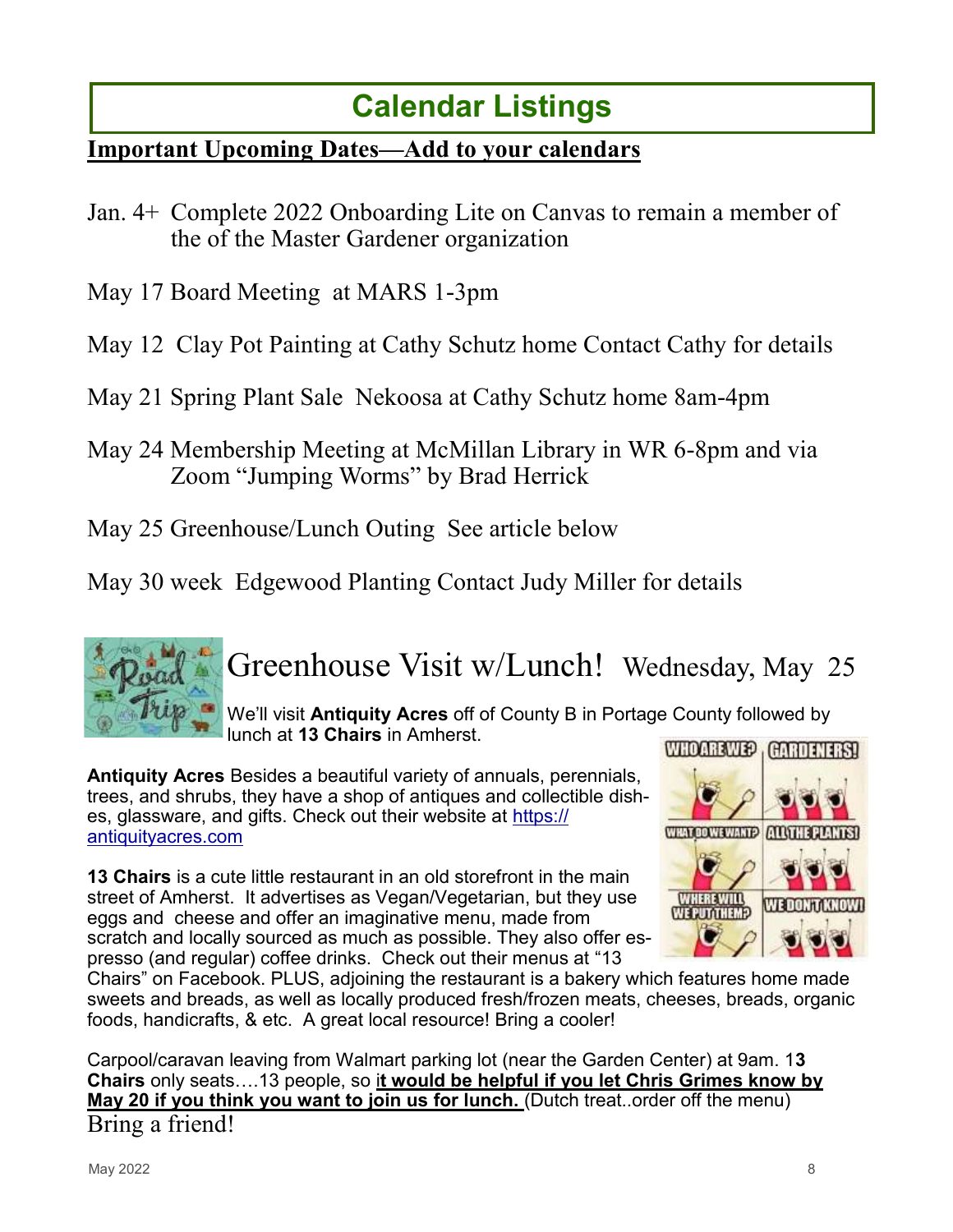## **Those Pesky Invasive Plants!**

**Working Together to Manage Invasive Plants in Wisconsin** 

by Melinda Myers

Spring is a favorite time in the garden. Everyday something new sprouts through the ground, blooms appear, and leaves begin filling empty branches. As you enjoy spring and summer unfolding, keep a lookout for unwelcome plants in gardens, waterways, and natural areas. The more people watching for and helping to manage invasive plants the better chance we have for controlling these invasive plants.

As active gardeners and influencers in the gardening world, we need your help not only monitoring and controlling invasive species but also informing others about this problem. The [Wisconsin Invasive Species Calen](https://fyi.extension.wisc.edu/wifdn/tools/wisconsin-invasive-species-calendar/)[dar](https://fyi.extension.wisc.edu/wifdn/tools/wisconsin-invasive-species-calendar/) from the University of Wisconsin-Madison First Detector Network is a helpful tool alerting us to the appearance of various unwanted plants. Just click on the calendar to enlarge. This timely reminder can help us watch for, manage, and report invasive plants earlier in the season. Knowing when these plants emerge also narrows down the list of possible plants, helping with identification. Use this calendar, the links to Invasive Plant factsheets and videos on the right-hand column of the webpage and the invasive plant profiles on the [Wisconsin Department of Natural Resources \(DNR\) website](https://dnr.wisconsin.gov/topic/Invasives) for more information on identification and control of aquatic and terrestrial invasive plants.

As you hike, bike, or visit parks, green spaces, and natural areas this year, report invasive plant infestations to the [Wisconsin DNR.](mailto:invasive.species@wisconsin.gov) If you think you have found a prohibited species, even on your own property, it's especially important to report it to help DNR understand the overall spread of the plants and they can sometimes help with managing it. Visit their [web page](https://dnr.wisconsin.gov/topic/Invasives/report.html) for tips on documenting what you have found, reporting invasives, and the links to other resources. Provide photos and specific locations using GPS points, street addresses or road crossings.

Expand your efforts and be a part of the Citizen Science based Wisconsin First Detector program. You'll find helpful information in the Wisconsin First Detector and Dane County Parks Handbook on Monitoring Invasive [Plants in Wisconsin.](https://drive.google.com/file/d/1tdDo6A3SF-Hzo00K0CCnz-nus_frVlHj/view)

Here are a few of the top aquatic invasive plants to watch for and remove on your property. Please watch for and report infestations of these and other invasive species in your landscape and other spaces.

#### **[Lesser Celandine](https://dnr.wisconsin.gov/topic/Invasives/fact/LesserCelandine.html)**

This plant's bright yellow flowers in April and May are often mistaken for our native marsh marigold. The plant spreads rapidly, crowding out nearby native plants but the leaves die back mid-season, resulting in soil erosion.





#### **[Yellow Iris](https://dnr.wisconsin.gov/topic/Invasives/fact/YellowFlagIris.html)**

A beautiful, but invasive plant that easily spreads by seeds floating in water, rhizomes, and floating mats, infesting areas beyond the garden where they were planted. Watch for yellow flowers in May and June and strappy leaves throughout the growing season.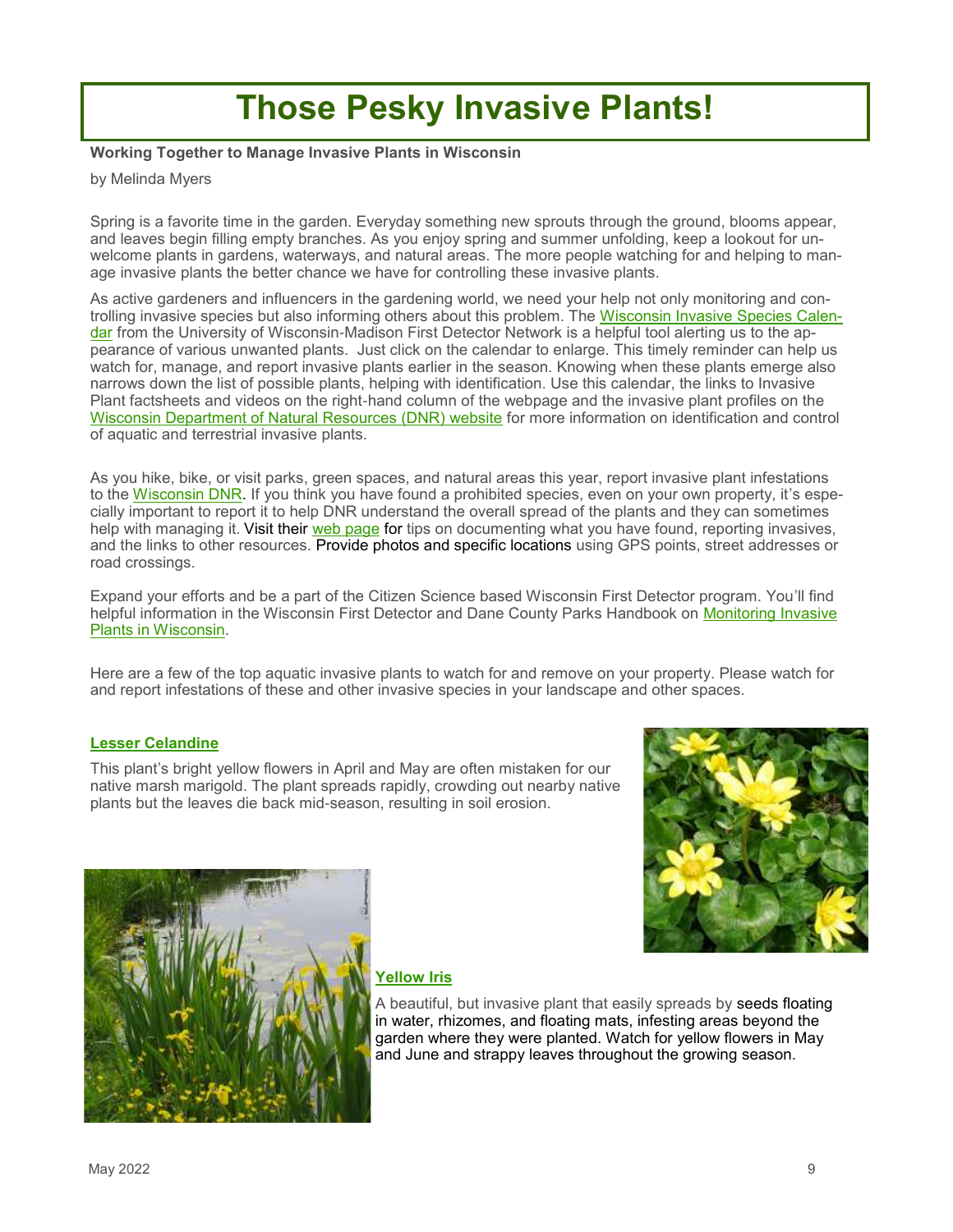## **Those Pesky Invasive Plants!**



#### **[Yellow Floating Heart](https://dnr.wisconsin.gov/topic/Invasives/fact/YellowFloatingHeart.html)**

This plant has yellow waterlily-like flowers held above heart-shaped leaves in May through October. This water plant forms dense patches that exclude native species and creates stagnant areas with low oxygen levels.



#### **[Water Hyacinth](https://dnr.wisconsin.gov/topic/Invasives/fact/WaterHyacinth.html)**

Water hyacinth forms a dense mat of leaves over the water surface, making boating, fishing, and other water activities difficult. Its presence also degrades water quality. Watch for circular leaves to begin appearing in May and lavender blue flowers from June to September.



#### **[Purple Loosestrife](https://dnr.wisconsin.gov/topic/Invasives/fact/PurpleLoosestrife.html)**

This plant seemed to have a banner year in 2021. It invades wetlands, disrupting the habitat and crowding out native plants that birds, insects, and waterfowl depend upon for food and shelter. Many homeowners spraying for mosquitoes may be inadvertently killing the beetles that are being used to manage this plant. Watch for the spikes of purplish pink flowers that open from the bottom up in July through September.

#### **[Japanese Knotweed](https://dnr.wisconsin.gov/topic/Invasives/fact/JapaneseKnotweed.html)**

Look for the bamboo-like stems and plumes of creamy flowers that appear in September. It quickly spreads, creating an impenetrable thicket in gardens, natural spaces, and shorelines.





### **[Water Lettuce](https://dnr.wisconsin.gov/topic/Invasives/fact/WaterLettuce.html)**

As its name implies, this plant resembles lettuce. The leaves appear from June through October and can form a dense covering, degrading water quality and reducing habitat diversity.

These plants and other aquatic invasive plants are covered in the [Top Invasive Plants to Avoid video.](https://www.youtube.com/watch?v=4BqDIHBrd5U) You'll find recommendations on good plants to include and those to avoid in the "Top Plants for Rain Gardens, Water Gardens & Shoreline Plantings and Those to Avoid" webinar available on demand. To watch it, [click here](https://us02web.zoom.us/rec/share/uDGA2jm4N3f1ZxNpAZsYYBJ2m-7y1FBG0L4ZWcSEt9OtNVE_qd4Ft9kHUMuP48E.XEcMVsNqSpfjtRhg) & enter passcode: **&xe9hPU^**

You can also [download the webinar handout.](https://www.melindamyers.com/application/files/3416/2084/6568/TOP_PLANTS_RAIN_WATER_SHORELINE_GARDENS.pdf)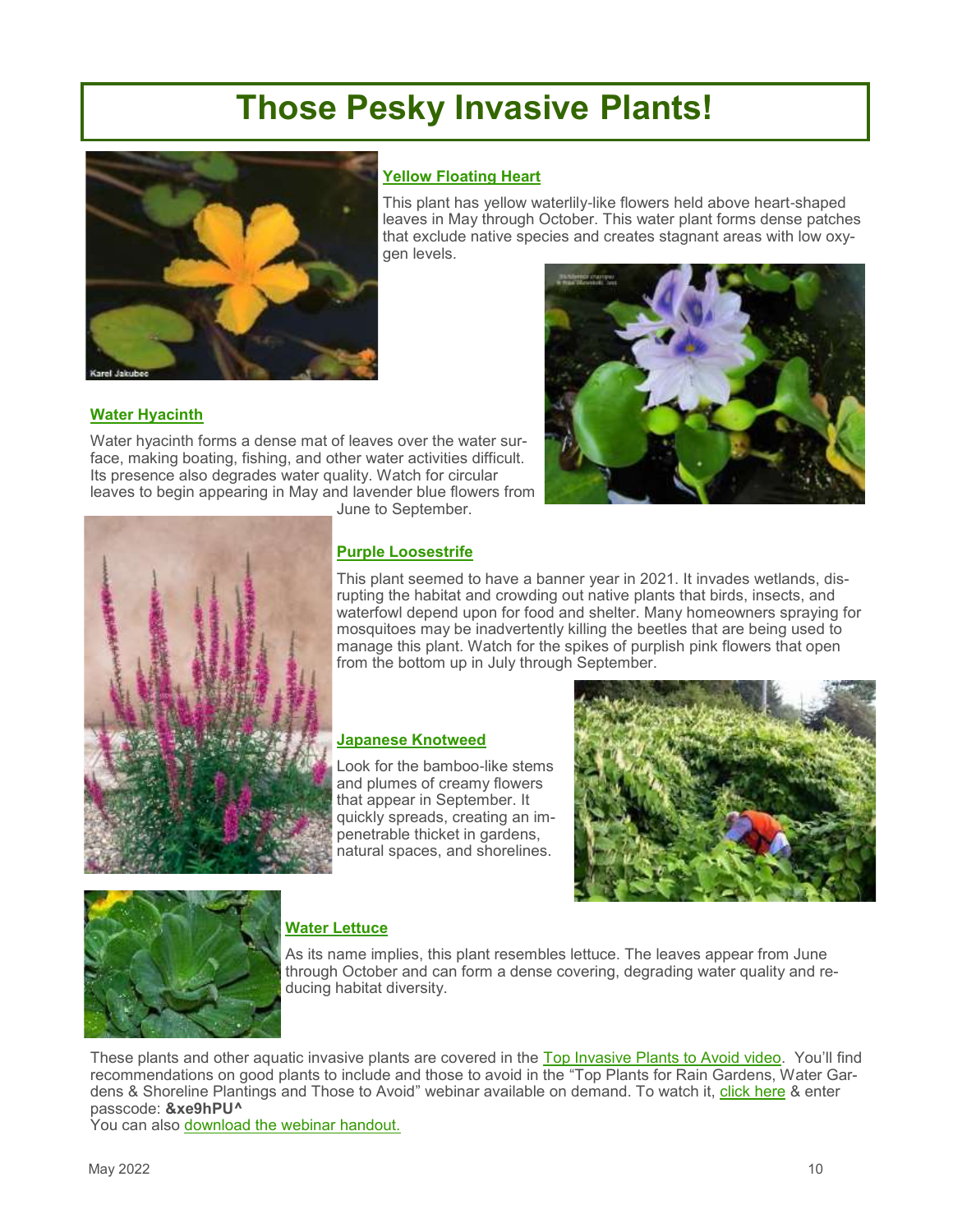## **Plant Diagnostics Clinic News Article**

## **[MONTHLY COLUMN](https://pddc.wisc.edu/category/monthly-column/) March 2022: Checking Out the New Gym (or Flexing Your Muscles on a New Wisconsin Disease)B. Hudelson**



I've been around long enough at the PDDC (25 years next summer) that most of the diseases that I see at the clinic are old friends. Rhizosphaera needle cast, oak wilt, Verticillium wilt and many others are part of the cast of plant disease characters that I see in Wisconsin every year. It's relatively rare that I see brand new diseases. In recent years, boxwood blight, Neopestalotiopsis leaf spot and fruit rot of strawberry and zonate leaf spot (a disease that had been on my bucket list for years) are new diseases that have crossed my doorstep. In 2022, I'm watching for yet another new disease: Japanese apple rust.

Japanese apple rust is a type of [Gymnosporangium rust](https://pddc.wisc.edu/wp-content/blogs.dir/39/files/Fact_Sheets/FC_PDF/Gymnosporangium_Rusts.pdf) caused by the fun-

gus *Gymnosporangium yamadae.* This fungus is native to Asia (specifically China, Korea and Japan) and was first detected in the United States in Delaware and Pennsylvania in 2008 (with a first formal published report in 2009). In 2021, Sam Fieweger of the Wisconsin Department of Agriculture, Trade and Consumer Protection (WI DATCP) Plant Industry Bureau Lab confirmed the first detection of the disease in Wisconsin. The disease was identified on a crabapple tree in a nursery in southeast Wisconsin.

Like other [Gymnosporangium rusts,](https://pddc.wisc.edu/wp-content/blogs.dir/39/files/Fact_Sheets/FC_PDF/Gymnosporangium_Rusts.pdf) Japanese apple rust is an altnernating rust. The causal fungus requires two different host plants to complete its life cycle. It spends half of its life on a wide range of apples/crabapples (*Malus* spp.) and the other half on Chinese juniper (*Juniperus chinensis,* Japanese



Japanese apple rust on juniper. Photo courtesy of Nancy Gregory, University of Delaware.

garden juniper (*Juniperus chinensis* var. *procumbens*) and Sargent juniper (*Juniperus chinensis* var. *sargentii*).

Typical symptoms of Japanese apple rust are not radically different than those of other [Gymnosporangium rusts.](https://pddc.wisc.edu/wp-content/blogs.dir/39/files/Fact_Sheets/FC_PDF/Gymnosporangium_Rusts.pdf) On juniper hosts, the disease leads to the formation of relatively small branch galls that ooze orange gelatinous arms/masses in the spring. These galls/masses look (at least to the casual observer) not that different from those produced by cedar-apple rust (CAR) and (particularly) cedar-hawthorn rust (CHR), two common Wisconsin [Gymnosporangium rusts.](https://pddc.wisc.edu/wp-content/blogs.dir/39/files/Fact_Sheets/FC_PDF/Gymnosporangium_Rusts.pdf) On apple/ crabapple hosts, symptoms of Japanese apple rust are again similar to those of CAR and CHR: large, brightly-colored leaf spots. In the cases of CAR and CHR, the spots are yellow to orange. In the case of Japanese apple rust, the spots are fuchsia to red. On the undersurface of the leaves where the spots are located, short spiny structures eventually form. These are reproductive structures that produce spores that reinfect the juniper hosts.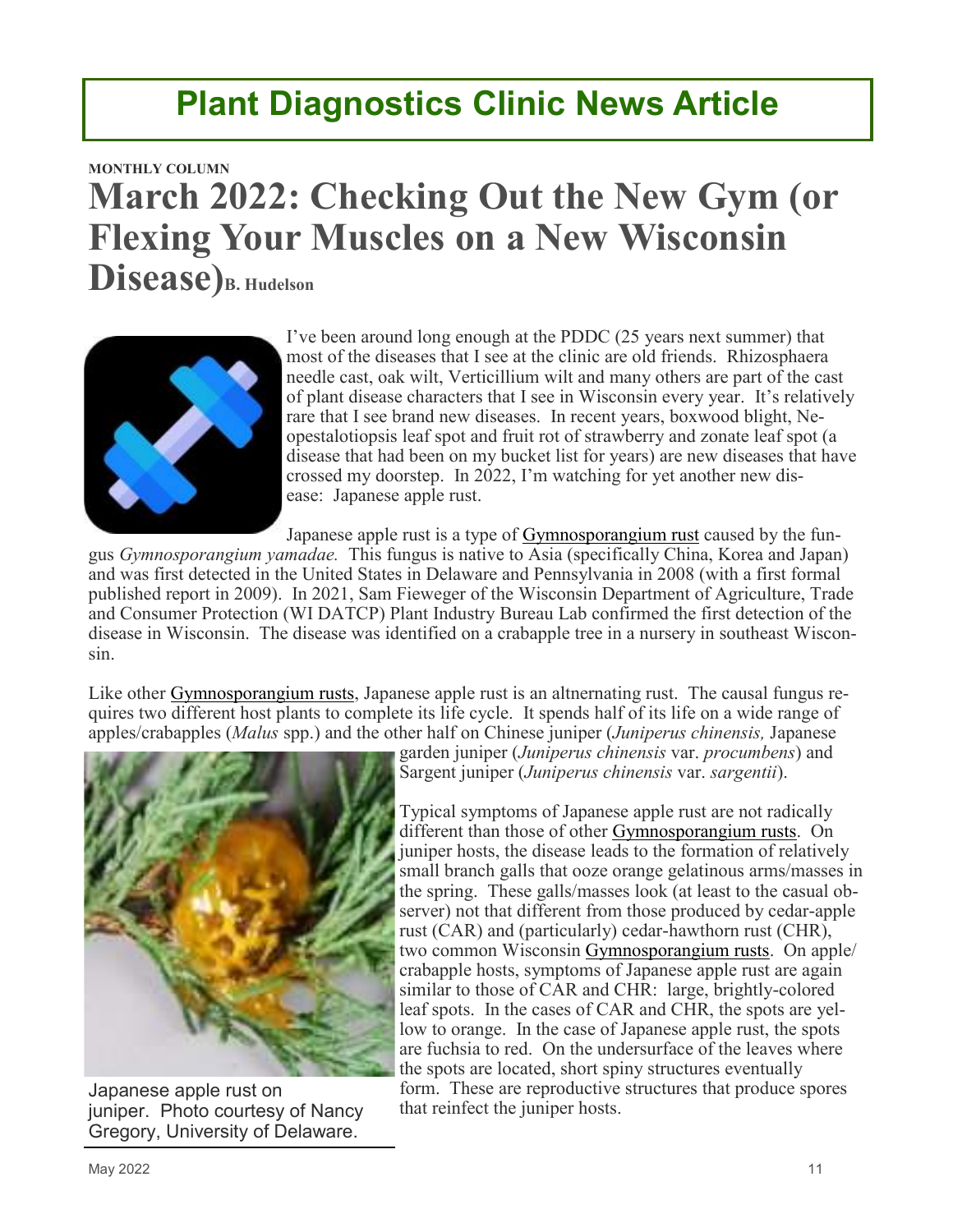## **Plant Diagnostics Clinic News Article**

The presence of Japanese apple rust in Wisconsin puts a wrench in the recommendations that I typically make for managing [Gymnosporangium rusts.](https://pddc.wisc.edu/wp-content/blogs.dir/39/files/Fact_Sheets/FC_PDF/Gymnosporangium_Rusts.pdf) Chinese junipers are not great hosts for CAR, CHR and cedar-quince rust (the other common [Gymnosporangium rust](https://pddc.wisc.edu/wp-content/blogs.dir/39/files/Fact_Sheets/FC_PDF/Gymnosporangium_Rusts.pdf) in Wisconsin), so I have historically recommended these junipers for clients who are desperate to grow junipers and apples, crabapples and hawthorns near one another. If (more likely when) Japanese apple rust becomes more prevalent, Chinese junipers will no longer be a good choice to grow alongside apples and crabapples. In the future, management of [Gymnosporangium rusts](https://pddc.wisc.edu/wp-content/blogs.dir/39/files/Fact_Sheets/FC_PDF/Gymnosporangium_Rusts.pdf) will likely have to rely on not growing junipers and apples, crabapples and hawthorns anywhere near each other.



Japanese apple rust on crabapple. Photo courtesy of Nancy Gregory, University of **Delaware** 

Because *Gymnosporangium yamadae* is not native to the US, Japanese apple rust is of regulatory importance in Wisconsin (and also elsewhere in the US). There is interest in determining how widespread the disease may be in the state. For that reason, I will be providing free diagnostics (as long as I am financially able – the testing is a bit pricey) for suspect Japanese apple rust samples. The easiest hosts to verify the disease on will likely be apples or crabapples. So, please watch for those fuchsia to red spots. If you see anything suspicious, please submit digital photos via my online [digital diagnostics form.](https://pddc.wisc.edu/digital-diagnosis/) Let me know in the "Message" field that you suspect Japanese apple rust, and there will be no fee. If your photos look suspicious, I'll request a follow-up physical sample for additional lab testing.

If you have questions about Japanese apple rust or submitting a Japanese rust sample (or need advice about plant diseases in general), feel free to contact the PDDC by phone at (608) 262-2863 or email at [pddc@wisc.edu.](mailto:pddc@wisc.edu)

Also check out the PDDC website [\(https://](https://pddc.wisc.edu/) [pddc.wisc.edu\)](https://pddc.wisc.edu/) for additional details on plant diseases

and sample submission. Feel free to follow the PDDC on Twitter and Facebook (@UWPDDC) or email me to subscribe to the PDDC listserv, *UWPDDCLearn*, to receive updates on clinic services and educational materials. Good luck with your new workout!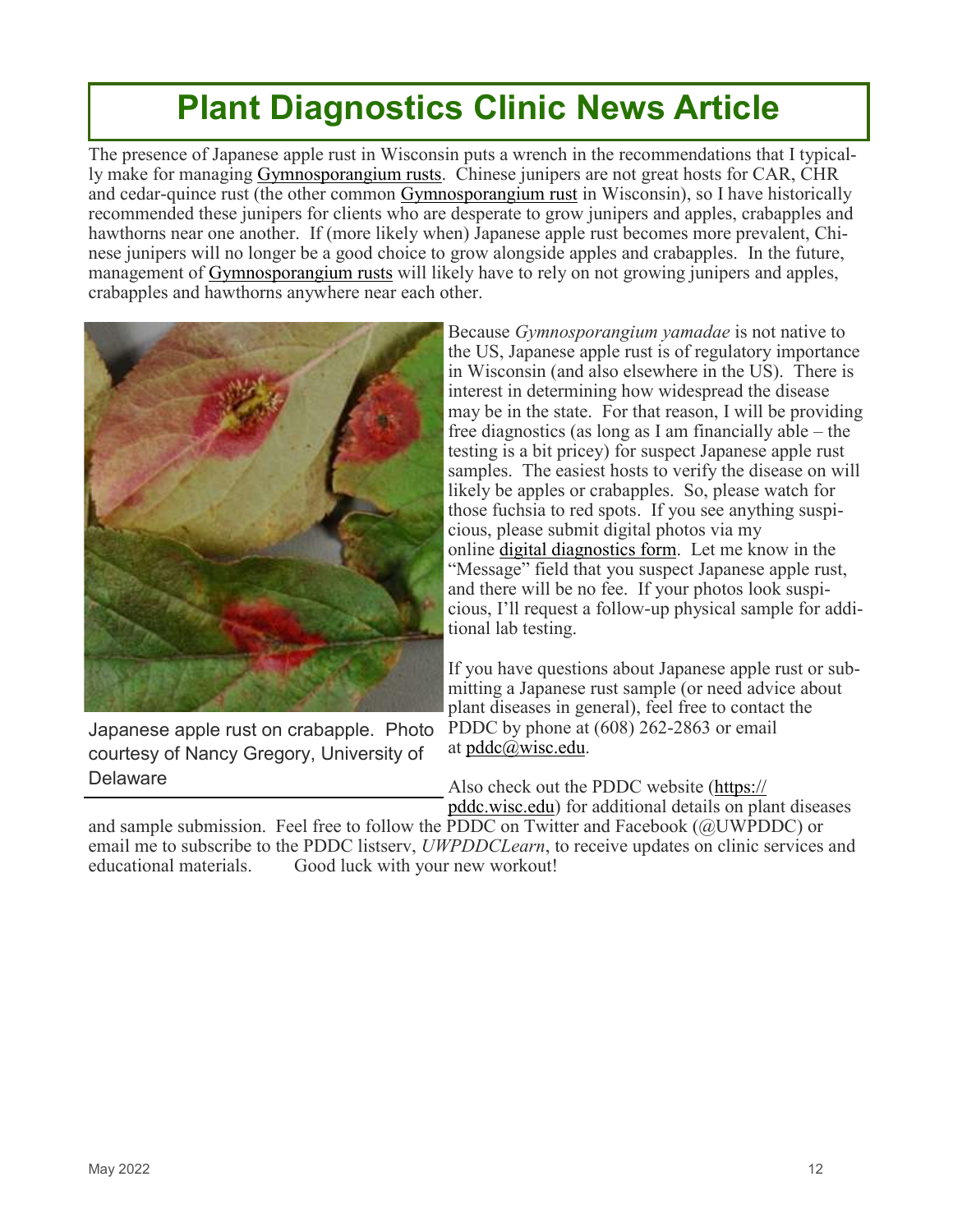## **Want Ads**



# **Help Wanted**

**Publicity Director Program Committee**

The **Publicity Director** is responsible for contacting radio, TV, print media, and online media, as appropriate to publicize our educational events and fundraisers. These days, information is mostly shared online, so this is not time consuming. We have a list of media outlets and contacts to guide you.

The job description:

- Compose and submit information related to WCMGVA activities and events to broadcast (TV, radio, CCTV), print, and internet sources for dissemination to the public.
- Coordinate event announcements with WCMGVA newsletter editor and other social media administrators.
- Serve as co-administrator of website and/or social media pages. Please consider agreeing to fill this position. Our organization needs good communication within and outside to the community to be successful. The possibility exists for sharing the duties for this positions so find a partner and give it a try.

**Program Committee for 2022**. 2 or 3 members needed. Responsibilities include: Sharing the planning, coordinating and follow-through for monthly programs. No previous experience needed; program suggestions have been submitted by members; "how-to" guidance provided. Planning session(s) can be done via Zoom. Contact Karleen

at [karleenbobremington@gmail.com](mailto:karleenbobremington@gmail.com) or 715.387.1863. This committee is necessary to have informative educational opportunities at our meetings.

All positions descriptions are listed on the WCMGV website in "Members Only" section.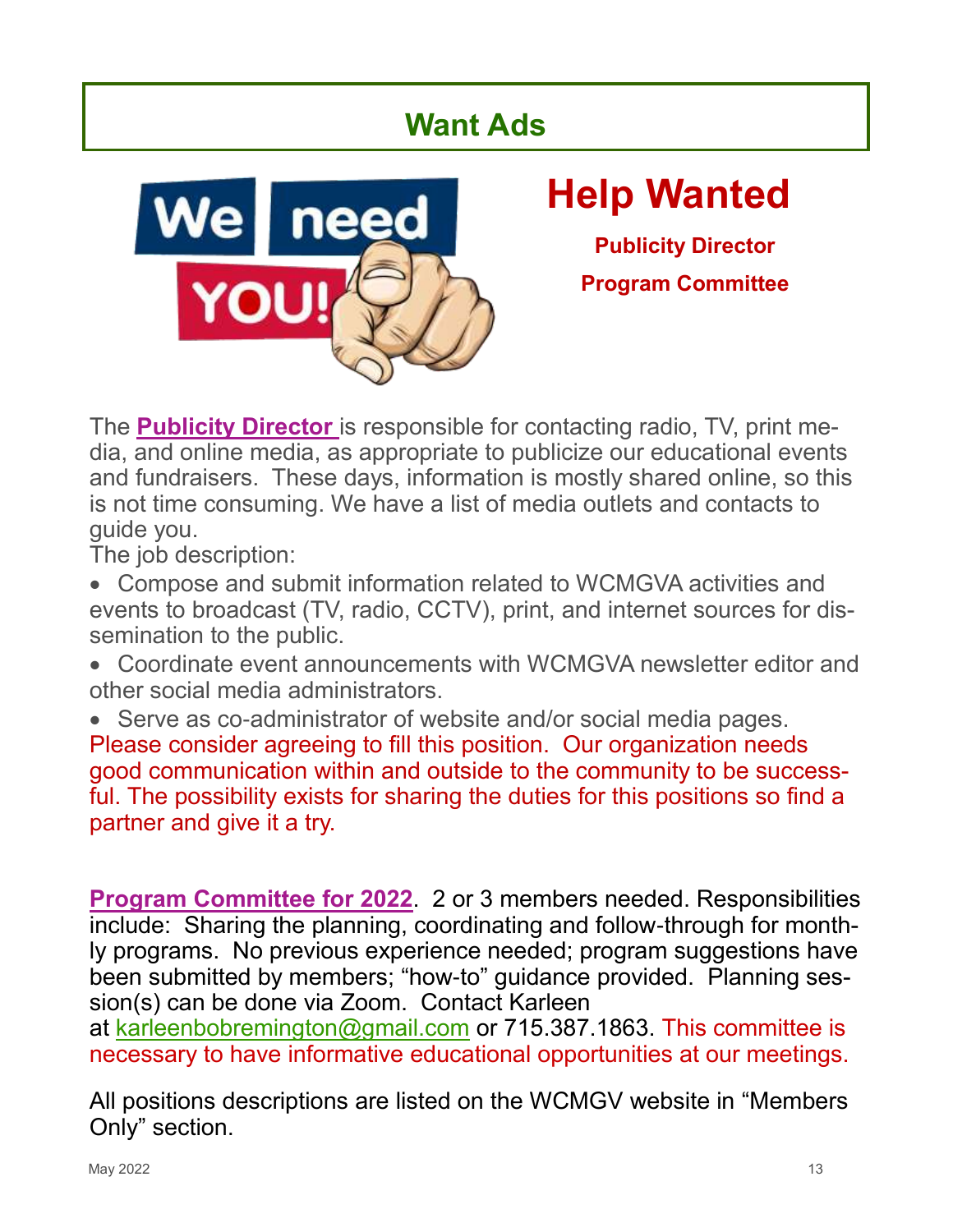## **May Garden Guide**  Taken from Portage County Master Gardener website.

• Set Easter lilies in garden.

• Plant cool-weather crops: lettuce, spinach, chard, parsnip, onion sets, beets, carrots, kohlrabi, mustard, turnips, radishes, peas, parsley, and potatoes in early May. Soil temperatures should be at least 45 degrees.

• Plant snap beans, pole beans, sweet corn, and onion plants in mid-May. Sweet corn planted earlier in the season has fewer pest problems.

- Inspect for Iris borer larva on iris leaves. Crush larva.
- For bigger Peony flowers, de-bud several branches. Stake before buds open.
- Set out pansy plants when ground is workable.



- Dig and divide mid summer and fall blooming perennials before tip growth gets too tall.
- Plant tuberous begonias.

• Watch birch leaves for birch leaf miner infestation. Use sticky traps to monitor emergence of adults to help time spraying with summer oil, Neem extract, or rotenone. Sprays are only effective on adults or larvae before they tunnel into leaves. Some soil applied systemic chemicals may be effective in controlling larvae after they have tunneled into leaves.

- Plant tomato seedlings by pinching off lower leaves and placing on its side in a shallow furrow 2.5 inches below the soil surface. Soil closer to the surface is warmer and will speed tomato growth.
- Plant and transplant new evergreens before new growth appears.
- Plant strawberries, bush fruits, and grapes in mid month. Pinch blossoms from newly planted strawberries to develop strong plants for next year.
- Remove faded flowers from spring-flowering bulbs. Cut off stalks but allow leaves to die down naturally. Fertilize after blooming with 5 10-20.
- Plant stored geraniums in well-drained soil after last frost and keep moist. New growth should begin in one week.

• Prune spring-flowering shrubs after flowers have faded. Apply fertilizer. Toward end of the month, harden off seedlings of vegetable transplants and annuals grown indoors. Bring in at night or place in cold frames before planting in garden.